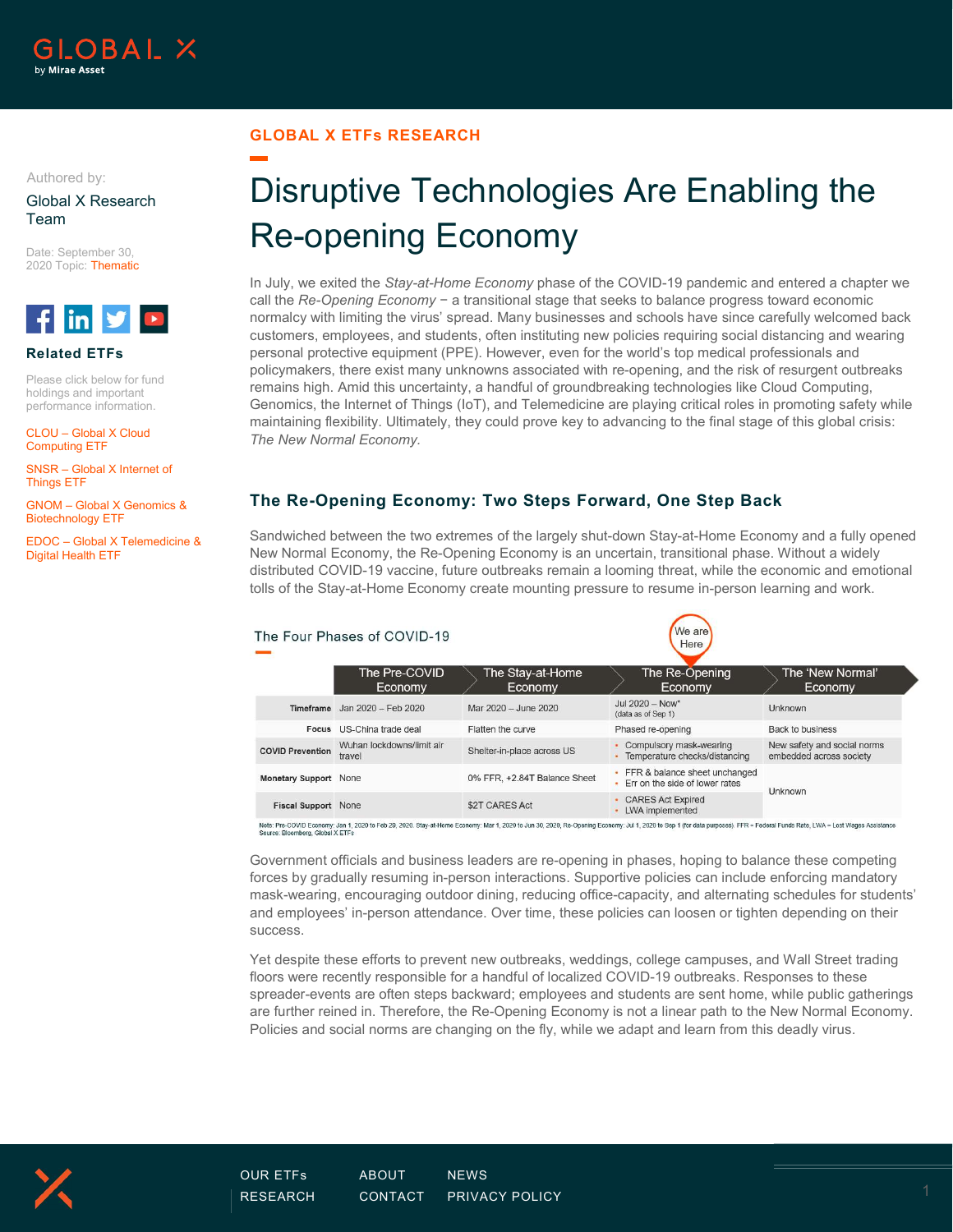

# **Characteristics of the Re-Opening Economy**

- ¥ COVID-19 not yet eliminated, and continuing to flare-up
- ÷ New and changing rules regarding social distancing/density, hygiene, mask-wearing
- Failure in Washington to renew fiscal stimulus is driving greater calls to re-open  $\ddot{\phantom{0}}$
- Companies and people are generally risk-adverse, and only tentatively participating in ٠ in-person activities
- Travel bans and compulsory quarantines for travelers are still in effect ÷
- Lack of coordinated policy-making means uncertainty around school re-openings drives uncertainty around office re-openings (and vice-versa)

## Emphasis is on safety & flexibility

### Technologies Promoting Safety & Flexibility Are Critical to Re-Opening

Navigating the tenuous environment requires an approach rooted in two critical goals: 1) Maximizing the safety of stakeholders like employees, students, and customers, and 2) Minimizing the impact future outbreaks may have on business and society by improving flexibility and resilience. We have identified multiple themes that we believe play an essential role in achieving these goals, including Cloud Computing, Genomics, the Internet of Things, and Telemedicine. In our view, the successful and widespread implementation of the technologies could accelerate our progress towards overcoming this pandemic.

#### CLOUD COMPUTING

Cloud Computing broadly describes the digital infrastructure that gives us access to applications, files, and data over the internet. Whereas in the past this functionality was constrained to on-premises desktops and servers, the cloud brings this information to any number of connected devices around the world. Over the past decade, many enterprises already began shifting their IT to cloud-based platforms. But ensuring business continuity amid global shutdowns brought work-from-home to the forefront, solidifying Cloud Computing as an essential pillar of the Stay-at-Home Economy. Many services-based industries, for example, saw successful rapid implementations of cloud-based solutions, resulting in surprising business resilience throughout the pandemic, despite offices widely remaining closed. Employees used videoconferencing to connect with clients, remote server connections to access data and files, internal chat platforms to communicate with team members, and specialized browser-based software to manage business operations

While re-opening efforts suggest the work-from-home trend could be reversing, both employer and employee preferences indicate its likely here to stay. On the enterprise side, many companies simply do not want to take the risk of bringing workers back into their offices before a vaccine is readily available. Major employers like Google, Amazon, and Uber announced that they will not require employees to return to their corporate offices until 2021. And an even greater fundamental shift is underway at firms like Facebook, Twitter, and Square, where employees can now opt to work from home indefinitely.<sup>1</sup> For employees, workfrom-home affords them greater flexibility, and tellingly, a recent survey found that 40% of employees indicated a preference to work from home for 3+ days a week versus just 14% prior to the pandemic.<sup>2</sup>

As we face continued re-opening uncertainties and preferences indicate a hesitation to return to the office, work-from-home increasingly appears to be a long-term trend that should benefit companies across the Cloud Computing ecosystem.

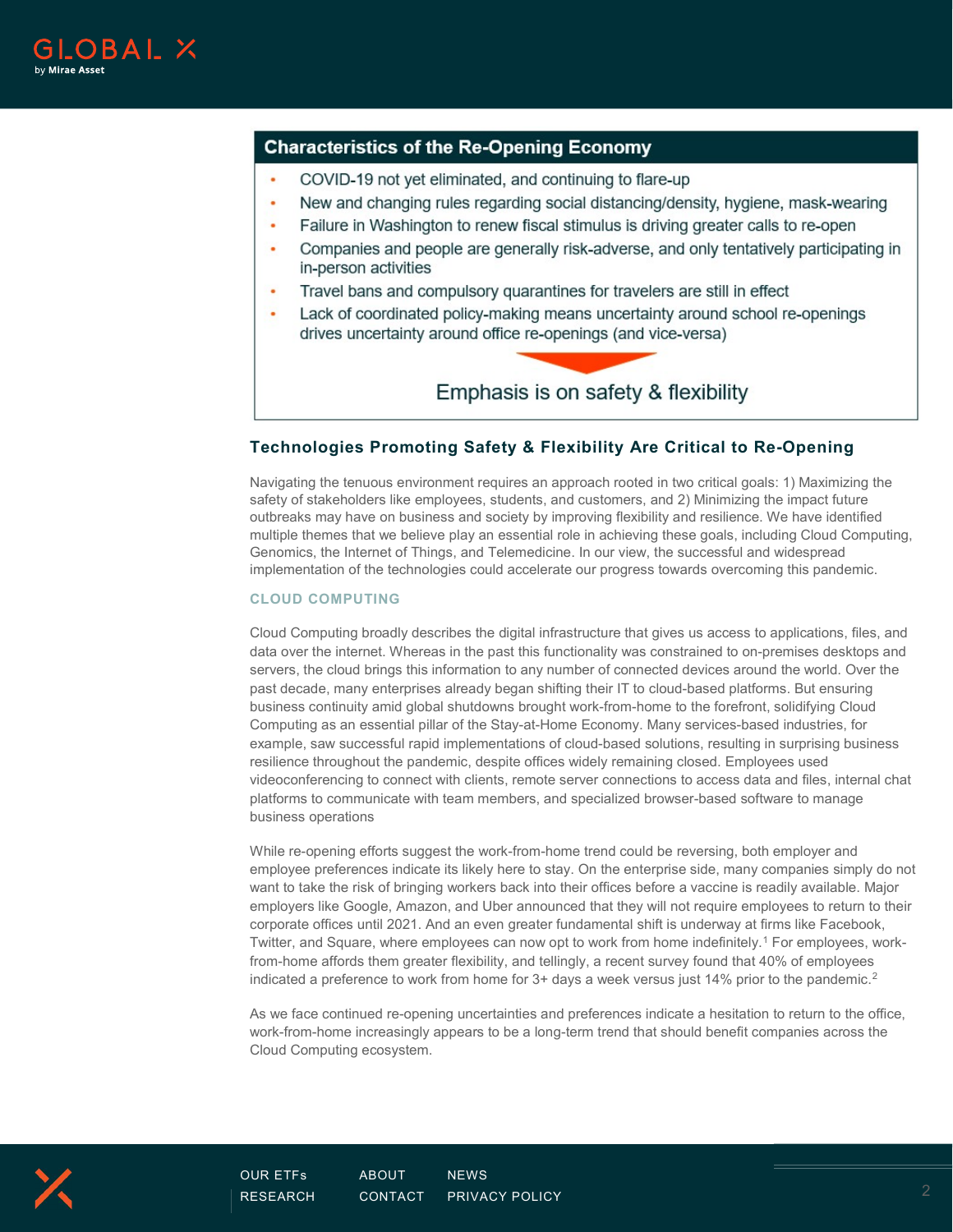

# **EMPLOYEE PREFERENCES ARE SHIFTING IN FAVOR OF WFH**

SURVEY: INDICATED WFH PREFERENCES (% OF RESPONDENTS)



Note:  $N = 2,865$  office-based workers

Source: Iometrics, Global Workplace Analytics, Global Work From Home Experience Survey, 2020.

#### **GENOMICS**

Genomics is the study of the order, structure, and function of genetic material. It gives us information that can prove valuable in developing diagnostics, treatments, and/or cures for diseases and other afflictions. Over the last two decades, the cost of sequencing a whole human genome dropped by 99.9%, paving the way for a massive collection of genetic data across populations, organisms, and pathogens.<sup>3</sup> But it doesn't end there: more data means more possibilities to analyze and apply it. In recent years, hundreds of genomics-derived drugs and treatments entered clinical trials in the United States. Many of these have the potential to mitigate previously incurable conditions like cancer, assorted heart, eye, lung, and liver-related ailments, and rare genetic diseases.<sup>4</sup>

Genomic sub-sciences proved essential in lessening the impact of the pandemic at its onset. Modern genomic sequencing and analysis allowed researchers to identify COVID-19 as a novel pathogen in less than 10 days, leading to the prompt development of diagnostics which today inform our mitigation strategies. For comparison, the virus behind 2003's SARS outbreak took over three months to sequence. Extending the impact of modern sequencing, genomic data has proved invaluable in kickstarting treatment and vaccine development. There are more than 529 COVID-19 treatments and vaccines in development with 35 in clinical trials as of September  $29^{th}$ , 2020. Notably, one of the eight candidates in phase III trials is an RNAbased vaccine. This type of vaccine seeks to use portions of viral genomes to induce immune responses without actually injecting pathogens.<sup>5</sup>

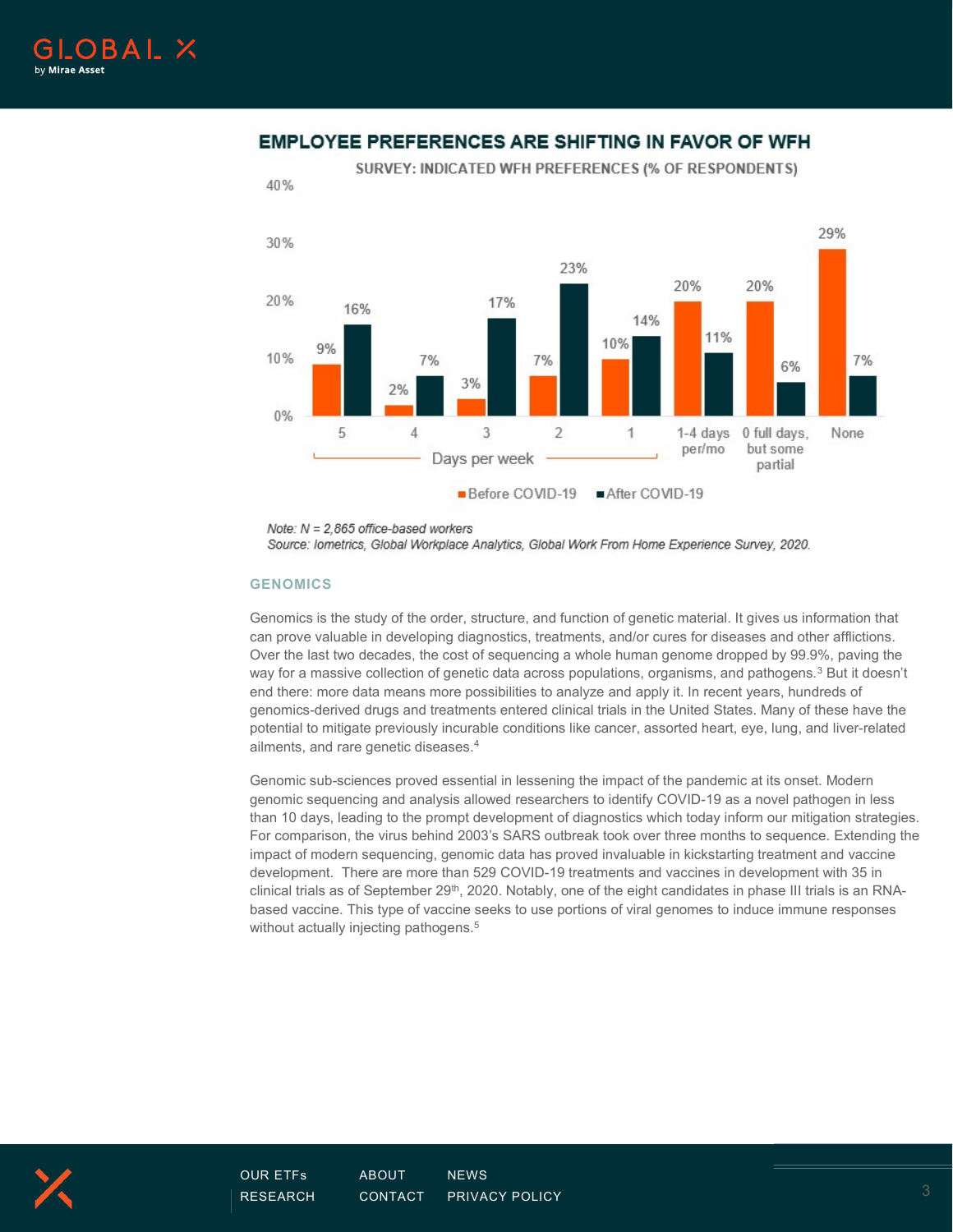

# **35 TREATMENTS/VACCINES HAVE ADVANCED INTO CLINICAL TRIAL** PHASE AS OF SEPTEMBER 29, 2020



BREAKDOWN OF COVID-19 PHASE 1 - 3 CLINICAL TRIALS (# OF TREATMENTS/VACCINES)

Note: 529 different COVID-19 treatments and vaccines, categorized by the Milken Institute - covid-19tracker.milkeninstitute.org Source: Global X ETFs, Milken Institute, Sep 29, 2020

Until there is a vaccine that is effective, widely distributed, and embraced, massive testing and diagnostics will likely remain the predominant mitigation strategy. While country-level efforts for the most part reflected this sentiment from the get-go, private organizations are increasingly embracing their testing procedures as a path to re-opening. Major League Baseball, for example, tests players and staff every two days. The league has conducted well over 140,000 tests since its season began in July, successfully preventing multiple team-specific infections from escalating to a league-wide outbreak.<sup>6</sup> Following the success of this approach, companies and universities are likely to institute similar testing policies to protect students, employees, and the communities they reside in. Implementing testing on such a broad scale would likely entail administering millions, if not billions of tests, benefiting genomics and biotech companies with exposure to the diagnostics value chain.

#### INTERNET OF THINGS

The internet of things refers to the growing array of internet-connected devices, including smart home appliances, autonomous vehicles, wearables, smart factories, and next-generation infrastructure. Prior to the COVID-19 pandemic, consumers demonstrated a growing preference for smart devices, increasingly buying TVs with internet connections and watches sophisticated enough to supplement their smartphones. But as the pandemic unfolded, technologists realized internet-connected devices could potentially help identify symptoms and enforce social distancing.

Popular wearable health trackers, like the Apple Watch or Fitbit, continually collect heart rate and blood oxygen data from their users. Researchers theorized that measuring this data across thousands of subjects, could uncover population health patterns attributable to COVID-19. Preliminary results from a Fitbit study of 100,000 participants add credence to this idea. In 50% of instances where a positive test followed, Fitbit

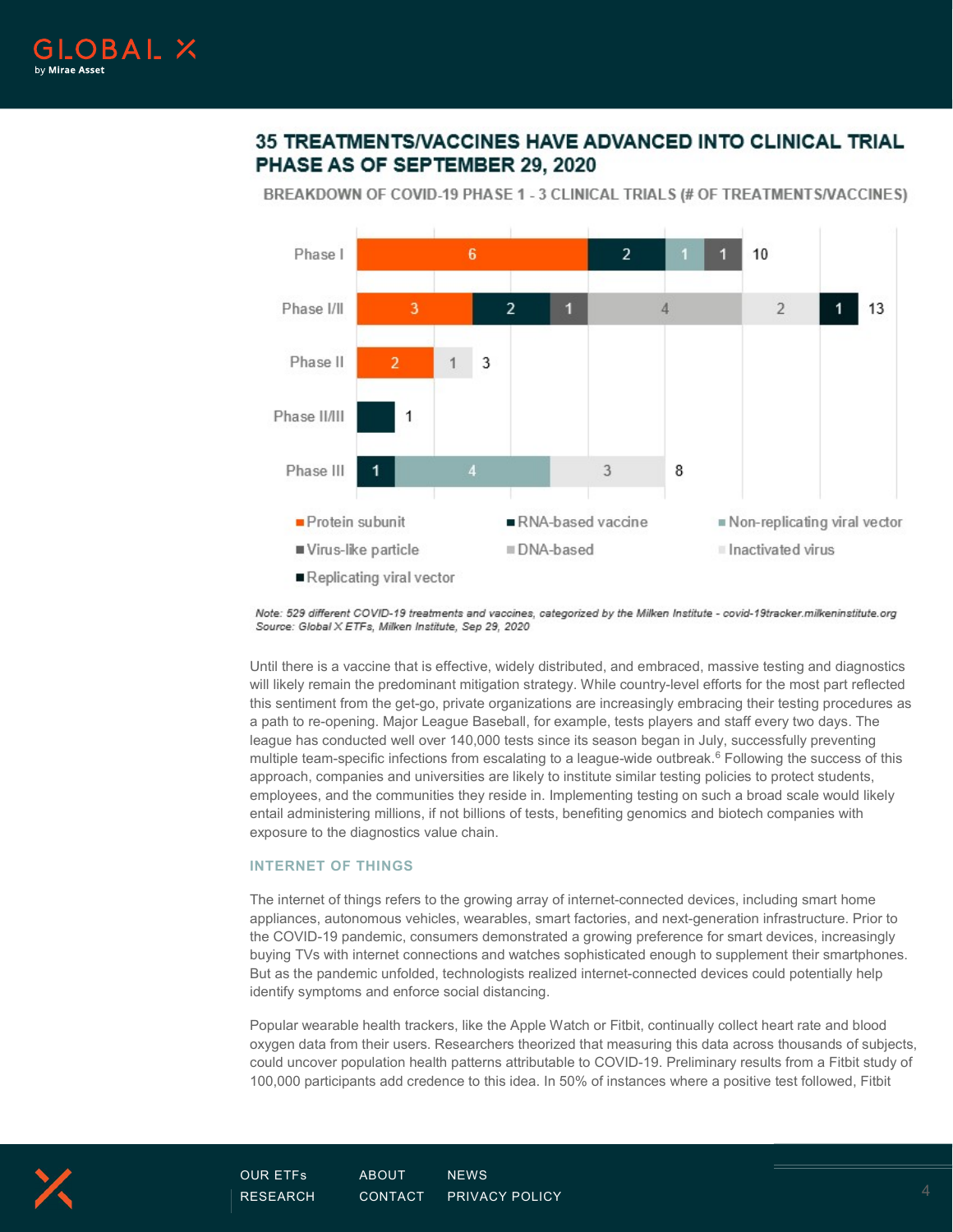

data detected COVID-19 one day before subjects noticed symptoms.<sup>7</sup> The study implies that wearables may help with earlier identification of infection and can therefore recommend formal testing and/or quarantine to prevent the virus from spreading more broadly.

Beyond wearables, other IoT devices can help enforce social distancing and detect symptoms. For example, temperature monitors are increasingly used in airports, schools, and other heavily-trafficked areas to identify those with elevated temperatures. The connected nature of these devices enables data to be transmitted and centralized, offering health officials greater visibility of population-level health. Additionally, proximity sensors can help monitor adherence to social distancing guidelines, while near-field communication chips can play a part in alerting individuals if they encounter infected persons.

Beyond wearables and other sensor-equipped devices, there are a handful of use-cases for internetconnected devices that could prove invaluable to the re-opening process. These include drones and robots that can also help facilitate social distancing and limit person-to-person contact.

|                | Technology Description                                                                                          | <b>Pandemic Relevance</b>                                                                  | <b>Reopening Application</b>                                                                                                                   |
|----------------|-----------------------------------------------------------------------------------------------------------------|--------------------------------------------------------------------------------------------|------------------------------------------------------------------------------------------------------------------------------------------------|
| <b>Sensors</b> | Connected sensors<br>transmit data about<br>local environment.                                                  | •Proximity sensors<br>•Occupancy sensors<br>•Thermal imaging                               | Proximity/occupancy<br>sensors can ensure<br>employees remain distant.<br>thermal imaging can track<br>symptoms.                               |
| Wearables      | Connected devices<br>worn by individuals<br>that transmit/ process<br>data about health &<br>surroundings.      | •Smart thermometers<br>•Connected oximeters<br>•Contact tracing<br>wearables               | Connected wearables can<br>help track general health<br>and symptoms, also<br>helping wearers contact<br>trace                                 |
| <b>Drones</b>  | Connected aircraft<br>that use sensors,<br>cameras, GPS to<br>navigate &<br>transmit/process data.              | •Medical delivery drone<br>•Surveillance drone<br>•Disinfectant drone                      | Connected drones can<br>deliver medical supplies/<br>samples, reducing human<br>contact.                                                       |
| <b>Robots</b>  | Programmable<br>connected machines<br>that receive<br>instructions via data<br>transmission and act<br>on them. | -Medical robots<br>•Disinfectant robots<br>•Collaborative robots<br>. Public health robots | Medical robots can<br>autonomously monitor<br>patients and disinfect<br>hospitals. Robots can limit<br>human interaction across<br>industries. |

## MEANINGFUL IOT USE-CASES COME TO LIGHT DURING PANDEMIC, SUPPORTING FUTURE ADOPTION ACROSS MYRIAD SETTINGS

Source: Global X ETFs, August 2020.

#### TELEMEDICINE

Telemedicine connects doctors and patients over the internet, enabling virtual consultations and remote monitoring of patients' health. Prior to COVID-19, these technologies saw limited adoption as deeply engrained stakeholder practices proved difficult to disrupt. Yet as the pandemic unfolded, providers, patients, and payers quickly realized the benefits of telemedicine. By connecting with doctors through videoconferencing services and mobile health applications, patients could avoid the pandemic-related dangers of in-person visits and reduce costs by \$19-121 per visit.<sup>8</sup> From February to April 2020, telemedicine usage surged more than 30x, with related medical claims soaring from 0.4% to 13%.<sup>9</sup>

We anticipate telemedicine playing a continued essential role in the Re-Opening Economy given the flexibility and safety it offers. In addition, telemedicine represents just one facet of health care's digital transformation that should see broader acceleration as health systems seek to improve patient outcomes and improve efficiency.

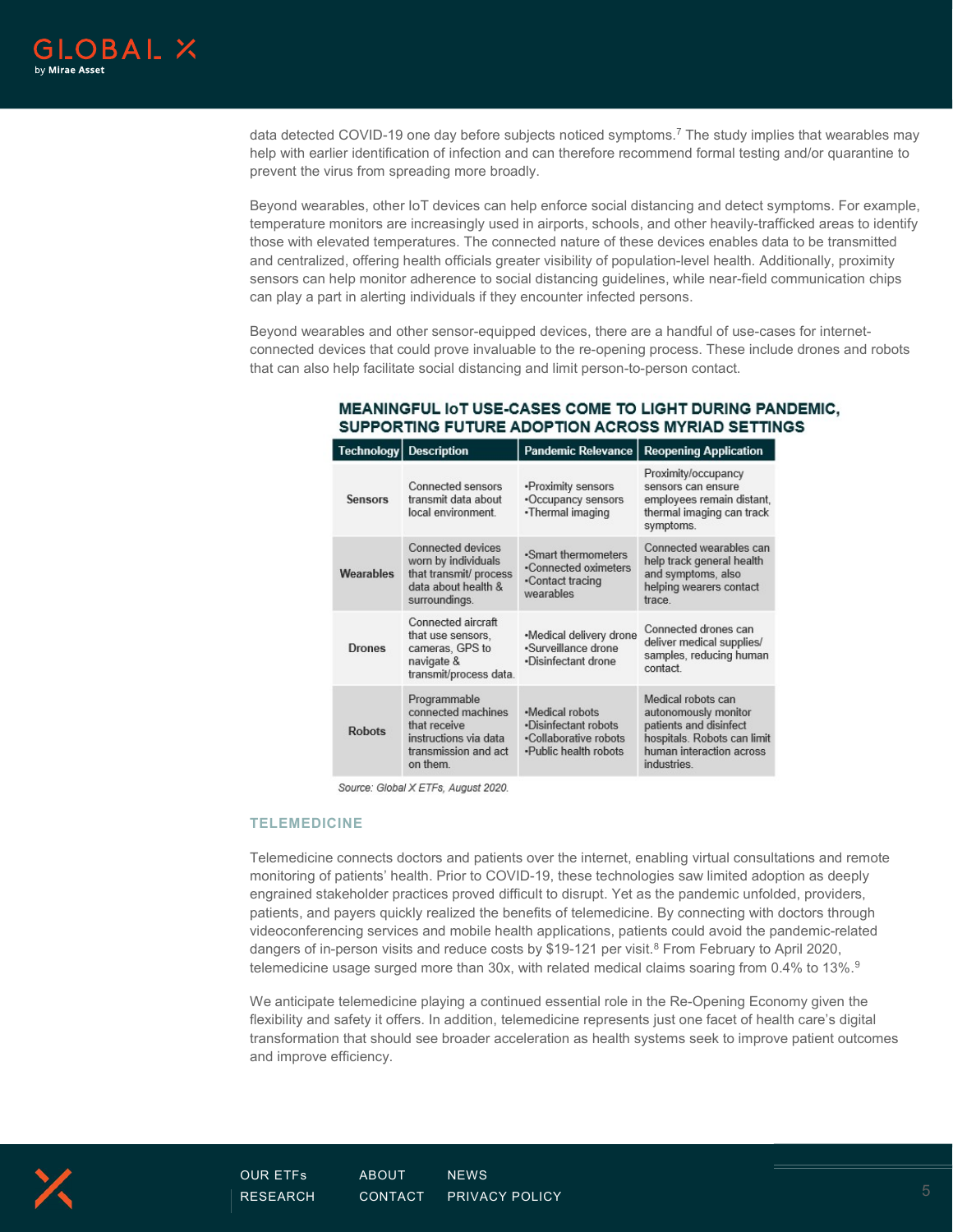

#### PANDEMIC DRIVES RAPID ADOPTION AND FREQUENT USE OF **VIRTUAL HEALTH CARE SERVICES**



Source: Global X ETFs. Fair Health. August 2020.

## A Path to The New Normal

Though the Re-Opening Economy roughly began in July, the lack of a vaccine and continued flare-ups of COVID-19 around the world suggest that this transitional phase is likely to remain in place for an extended time frame. The new norms and policies introduced to combat the virus will force economies and societies to adapt and may have lasting impacts beyond the current pandemic. Work-from-home could become a standard option for employees. IoT implementation in buildings and public spaces could become a part of standard health and security practices. Frequent diagnostics and telemedicine could become default approaches to medicine and health care. And while the world will recover, it will not return to the Pre-COVID Economy of yesteryear. Such potential for permanent change and disruption is why we refer to the next phase of our recovery from the COVID-19 pandemic as the "New Normal Economy." We expect that many of the themes and technologies that enabled the Stay-at-Home Economy, facilitated the Re-Opening Economy, and could feature prominently in the New Normal Economy, will play vital roles in our lives moving forward.

- 1. Employee data from Bloomberg, accessed on 8/31/2020.
- 2. Iometrics, Global Workplace Analytics, Global Work From Home Experience Survey, 2020.
- 3. NIH, National Human Genome Research Institute, 2018.
- 4. NHGI, 2018.
- 5. Global X ETFs, Milken Institute, Aug 21, 2020
- 6. Major League Baseball, "Latest MLB COVID-19 Test Results," Sep 25, 2020.
- 7. Fitbit, "Early Findings from Fitbit COVID-19 Study Suggest Fitbit Devices Can Identify Signs of Disease at Its Earliest Stages," Aug 19, 2020.
- 8. The American Journal of Emergency Medicine, "On-demand synchronous audio video telemedicine visits are cost effective," Aug 7, 2018.